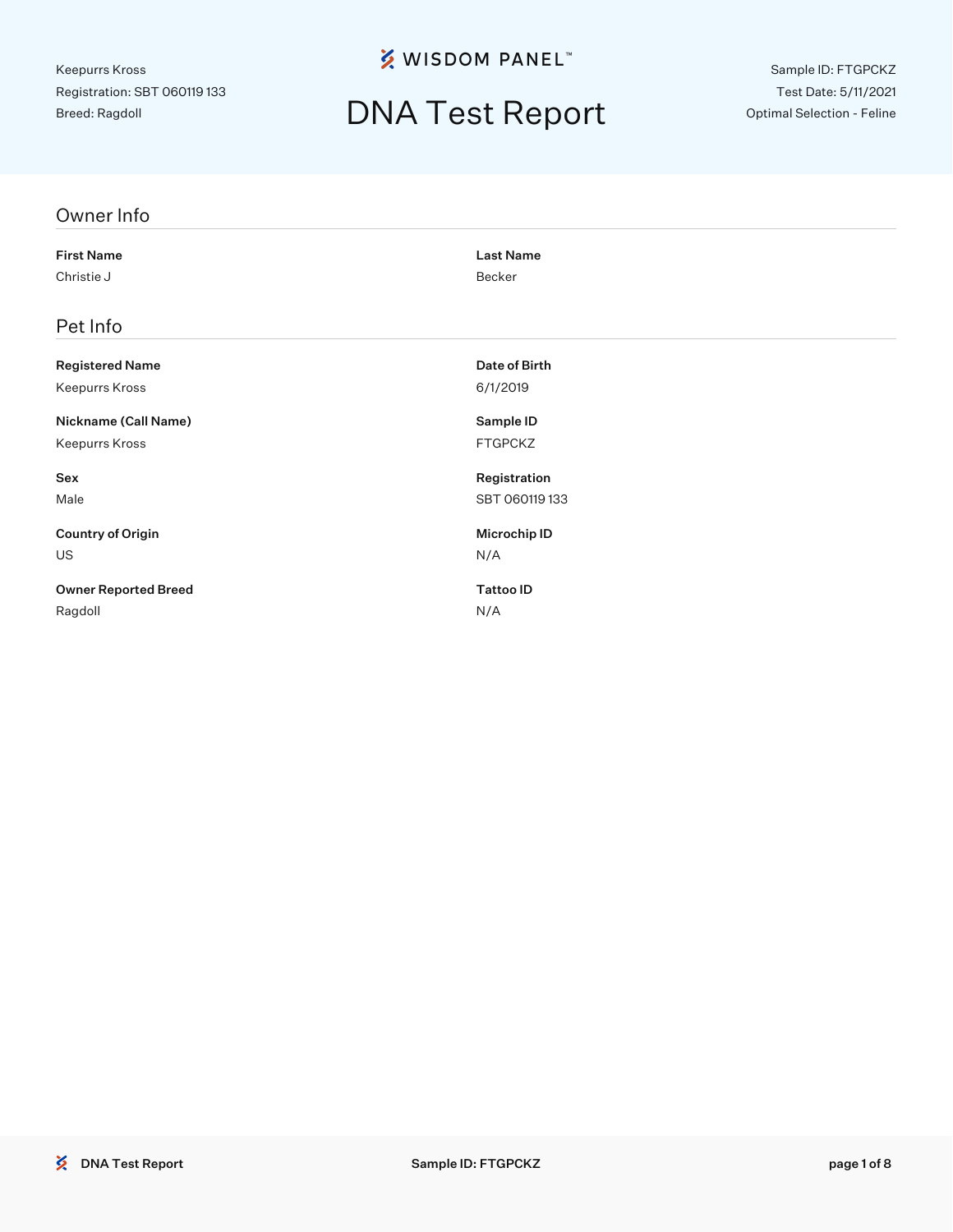**※ WISDOM PANEL**™

## DNA Test Report

Sample ID: FTGPCKZ Test Date: 5/11/2021 Optimal Selection - Feline

#### Genetic Diversity (Heterozygosity)

#### Keepurrs Kross's Percentage of Heterozygosity **Typical Range for Ragdolls** 33% 32 - 37%

Keepurrs Kross's genome analysis shows an average level of genetic heterozygosity when compared with other Ragdolls.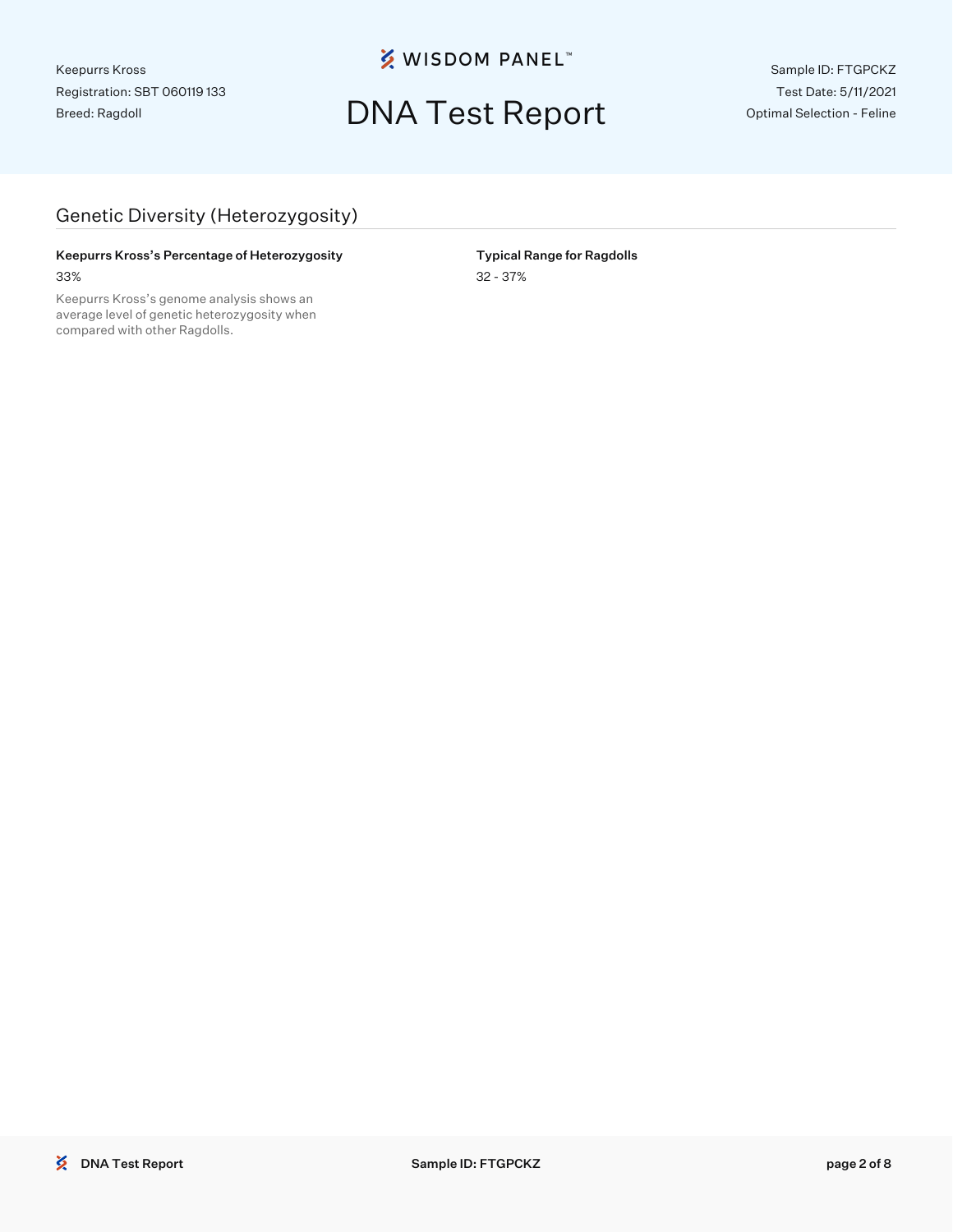### **※ WISDOM PANEL**™

# DNA Test Report

#### Health Conditions Known in This Breed

| <b>Genetic Condition</b>                                | Gene             | <b>Risk Variant</b> | Copies | Result |
|---------------------------------------------------------|------------------|---------------------|--------|--------|
| Hypertrophic Cardiomyopathy (Discovered in the Ragdoll) | <b>MYBPC</b>     | C > T               | Ο      | Clear  |
| Polycystic Kidney Disease (PKD)                         | PKD <sub>1</sub> | C > A               | O      | Clear  |
| <b>Other Conditions Tested</b>                          |                  |                     |        |        |

| <b>Genetic Condition</b>                                                | Gene        | <b>Risk Variant</b> | Copies      | Result |
|-------------------------------------------------------------------------|-------------|---------------------|-------------|--------|
| Acute Intermittent Porphyria (Variant 1)                                | AIP         | Deletion            | $\circ$     | Clear  |
| Acute Intermittent Porphyria (Variant 2)                                | AIP         | G > A               | O           | Clear  |
| Acute Intermittent Porphyria (Variant 3)                                | <b>HMBS</b> | Insertion           | O           | Clear  |
| Acute Intermittent Porphyria (Variant 4)                                | <b>HMBS</b> | Deletion            | O           | Clear  |
| Acute Intermittent Porphyria (Variant 5)                                | <b>HMBS</b> | G > A               | $\mathsf O$ | Clear  |
| Autoimmune Lymphoproliferative Syndrome                                 | <b>FASL</b> | Insertion           | O           | Clear  |
| Burmese Head Defect (Discovered in the Burmese)                         | ALX1        | Deletion            | 0           | Clear  |
| Chediak-Higashi Syndrome (Discovered in the Persian)                    | CHS         | Insertion           | O           | Clear  |
| Congenital Adrenal Hyperplasia                                          | CYP11B1     | G > A               | 0           | Clear  |
| Congenital Erythropoietic Porphyria                                     | <b>UROS</b> | G > A               | O           | Clear  |
| Congenital Myasthenic Syndrome (Discovered in the Devon Rex and Sphynx) | COLQ        | G > A               | O           | Clear  |
| Cystinuria Type 1A                                                      | SCL3A1      | C > T               | 0           | Clear  |
| Cystinuria Type B (Variant 1)                                           | SCL7A9      | C > T               | 0           | Clear  |
| Cystinuria Type B (Variant 2)                                           | SCL7A9      | G > A               | O           | Clear  |
| Cystinuria Type B (Variant 3)                                           | SCL7A9      | T>A                 | 0           | Clear  |
| Dihydropyrimidinase Deficiency                                          | <b>DPYS</b> | G > A               | O           | Clear  |
| Earfold and Osteochondrodysplasia (Discovered in the Scottish Fold)     | TRPV4       | G > T               | O           | Clear  |
| Factor XII Deficiency (Variant 1)                                       | F12         | Deletion            | $\circ$     | Clear  |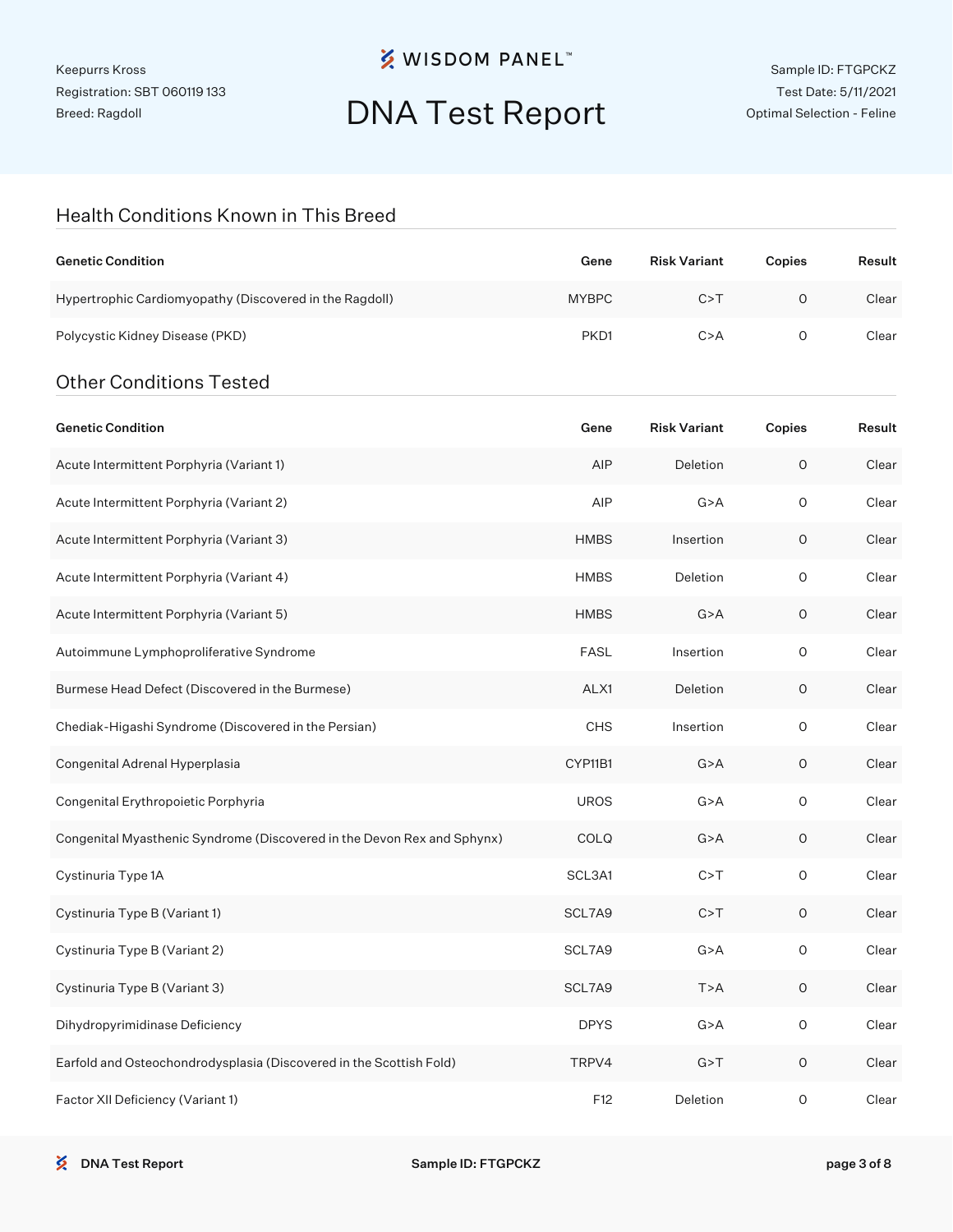### **※ WISDOM PANEL**™

# DNA Test Report

#### Other Conditions Tested (continued)

| <b>Genetic Condition</b>                                               | Gene           | <b>Risk Variant</b> | Copies              | Result |
|------------------------------------------------------------------------|----------------|---------------------|---------------------|--------|
| Factor XII Deficiency (Variant 2)                                      | F12            | Deletion            | $\mathsf O$         | Clear  |
| Familial Episodic Hypokalemic Polymyopathy (Discovered in the Burmese) | WNK4           | C > T               | $\mathsf O$         | Clear  |
| Glutaric Aciduria Type II                                              | <b>ETFDH</b>   | T > G               | O                   | Clear  |
| Glycogen Storage Disease (Discovered in the Norwegian Forest Cat)      | GBE1           | Insertion           | $\mathsf O$         | Clear  |
| GM1 Gangliosidosis                                                     | GLB1           | G > C               | O                   | Clear  |
| GM2 Gangliosidosis                                                     | GM2A           | Deletion            | $\mathsf O$         | Clear  |
| GM2 Gangliosidosis Type II (Discovered in Domestic Shorthair cats)     | <b>HEXB</b>    | Insertion           | O                   | Clear  |
| GM2 Gangliosidosis Type II (Discovered in Japanese domestic cats)      | <b>HEXB</b>    | C > T               | $\mathsf{O}\xspace$ | Clear  |
| GM2 Gangliosidosis Type II (Discovered in the Burmese)                 | <b>HEXB</b>    | 0 > 0               | O                   | Clear  |
| Hemophilia B (Variant 1)                                               | F <sub>9</sub> | C > T               | $\mathsf{O}\xspace$ | Clear  |
| Hemophilia B (Variant 2)                                               | F9             | G > A               | O                   | Clear  |
| Hyperoxaluria Type II                                                  | <b>GRHPR</b>   | G > A               | $\mathsf O$         | Clear  |
| Hypertrophic Cardiomyopathy (Discovered in the Maine Coon)             | <b>MYBPC</b>   | G > C               | $\mathsf O$         | Clear  |
| Hypotrichosis (Discovered in the Birman)                               | FOXN1          | Deletion            | $\mathsf O$         | Clear  |
| Lipoprotein Lipase Deficiency                                          | LPL            | G > A               | 0                   | Clear  |
| <b>MDR1 Medication Sensitivity</b>                                     | ABCB1          | Deletion            | $\mathsf O$         | Clear  |
| Mucopolysaccharidosis Type I                                           | <b>IDUA</b>    | Deletion            | 0                   | Clear  |
| Mucopolysaccharidosis Type VI (Variant 1)                              | ARSB           | G > A               | 0                   | Clear  |
| Mucopolysaccharidosis Type VI (Variant 2)                              | ARSB           | T > C               | $\mathsf O$         | Clear  |
| Mucopolysaccharidosis Type VII (Variant 1)                             | <b>GUSB</b>    | G > A               | $\mathsf O$         | Clear  |
| Mucopolysaccharidosis Type VII (Variant 2)                             | <b>USB</b>     | C > T               | $\mathsf O$         | Clear  |
| Myotonia Congenita                                                     | CLCN1          | G > T               | $\mathsf O$         | Clear  |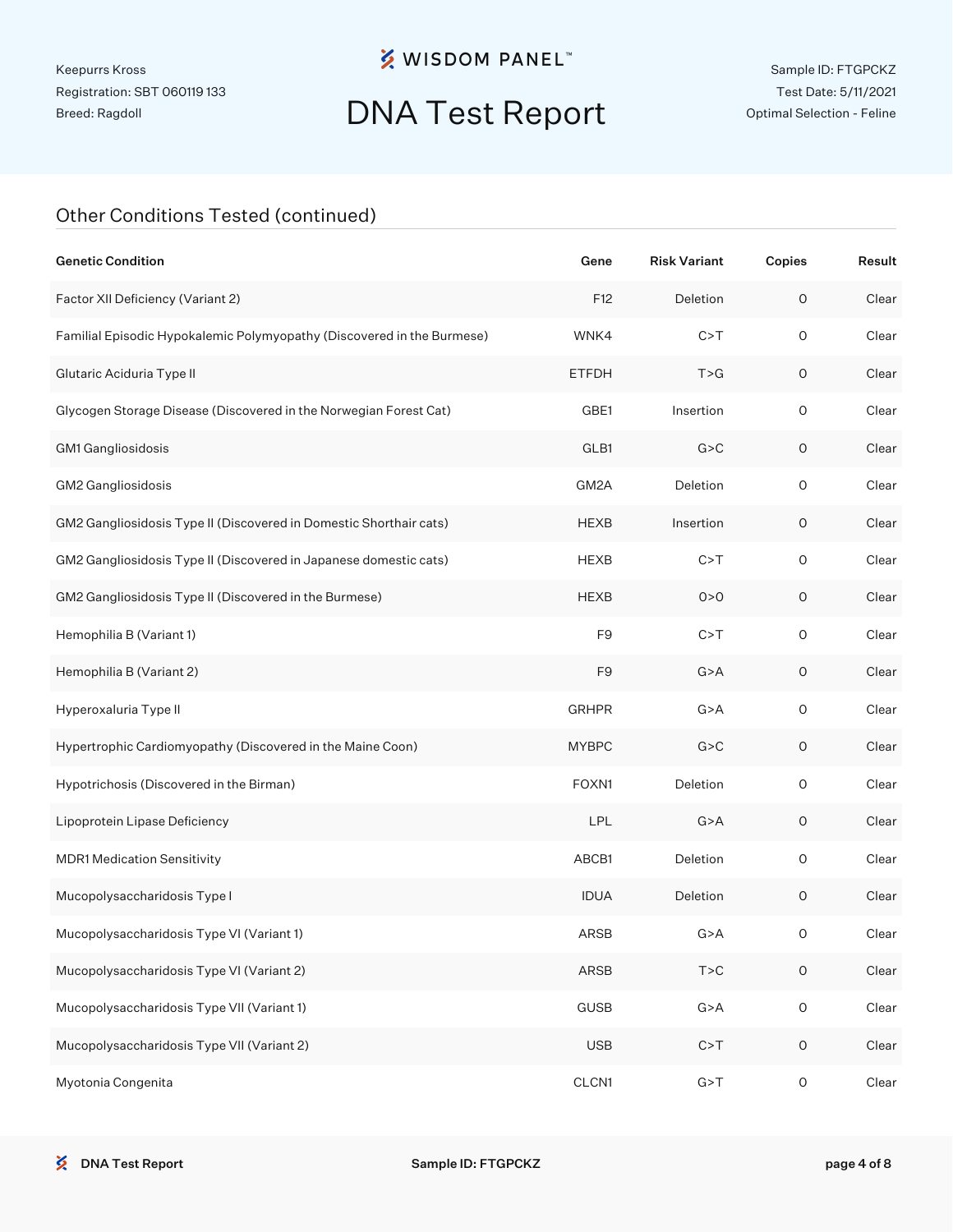### **※ WISDOM PANEL**™

# DNA Test Report

Sample ID: FTGPCKZ Test Date: 5/11/2021 Optimal Selection - Feline

#### Other Conditions Tested (continued)

| <b>Genetic Condition</b>                                   | Gene             | <b>Risk Variant</b> | Copies       | Result |
|------------------------------------------------------------|------------------|---------------------|--------------|--------|
| Progressive Retinal Atrophy (Discovered in the Abyssinian) | <b>CEP290</b>    | T > G               | $\circ$      | Clear  |
| Progressive Retinal Atrophy (Discovered in the Bengal)     | KIF3B            | G > A               | $\circ$      | Clear  |
| Progressive Retinal Atrophy (Discovered in the Persian)    | AIPL1            | C > T               | 0            | Clear  |
| Pyruvate Kinase Deficiency                                 | <b>PLKR</b>      | G > A               | 0            | Clear  |
| Sphingomyelinosis (Variant 1)                              | NPC <sub>1</sub> | G > C               | $\mathsf{O}$ | Clear  |
| Sphingomyelinosis (Variant 2)                              | NPC <sub>2</sub> | G > A               | $\circ$      | Clear  |
| Spinal Muscular Atrophy (Discovered in the Maine Coon)     | LIX1             | Deletion            | $\circ$      | Clear  |
| Vitamin D-Dependent Rickets                                | CYP27B1          | G > T               | O            | Clear  |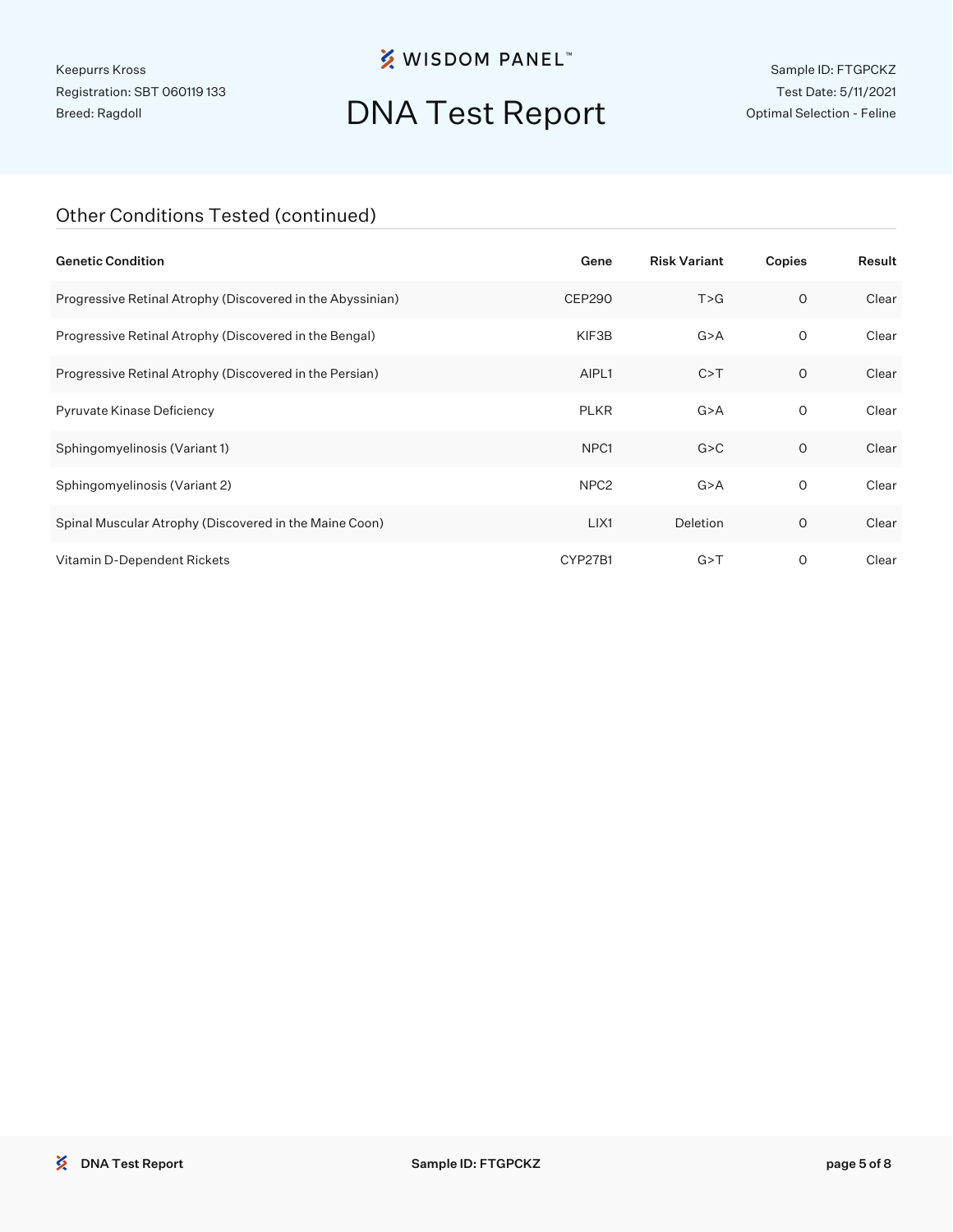### **※ WISDOM PANEL**™

# DNA Test Report

### Blood Type

| Blood Type                                                                                   | Genotype                                                                                             |         |
|----------------------------------------------------------------------------------------------|------------------------------------------------------------------------------------------------------|---------|
| A                                                                                            | A/A                                                                                                  |         |
| (Most common)                                                                                |                                                                                                      |         |
| <b>Transfusion Risk</b>                                                                      | <b>Breeding Risk</b>                                                                                 |         |
| Moderate                                                                                     | Low                                                                                                  |         |
| Keepurrs Kross has the most common blood<br>type. He can be transfused with Type A<br>blood. | If breeding, Keepurrs Kross has a low risk of<br>blood type incompatibility with nursing<br>kittens. |         |
| Variant Tested                                                                               | <b>Description</b>                                                                                   | Copies  |
| b variant 1                                                                                  | (Common b variant)                                                                                   | $\circ$ |
| b variant 2                                                                                  | (Discovered in Turkish breeds)                                                                       | $\circ$ |
| b variant 3                                                                                  | (Discovered in Ragdolls)                                                                             | $\circ$ |
| c variant - Causes AB Blood Type                                                             | (Discovered in Ragdolls)                                                                             | 0       |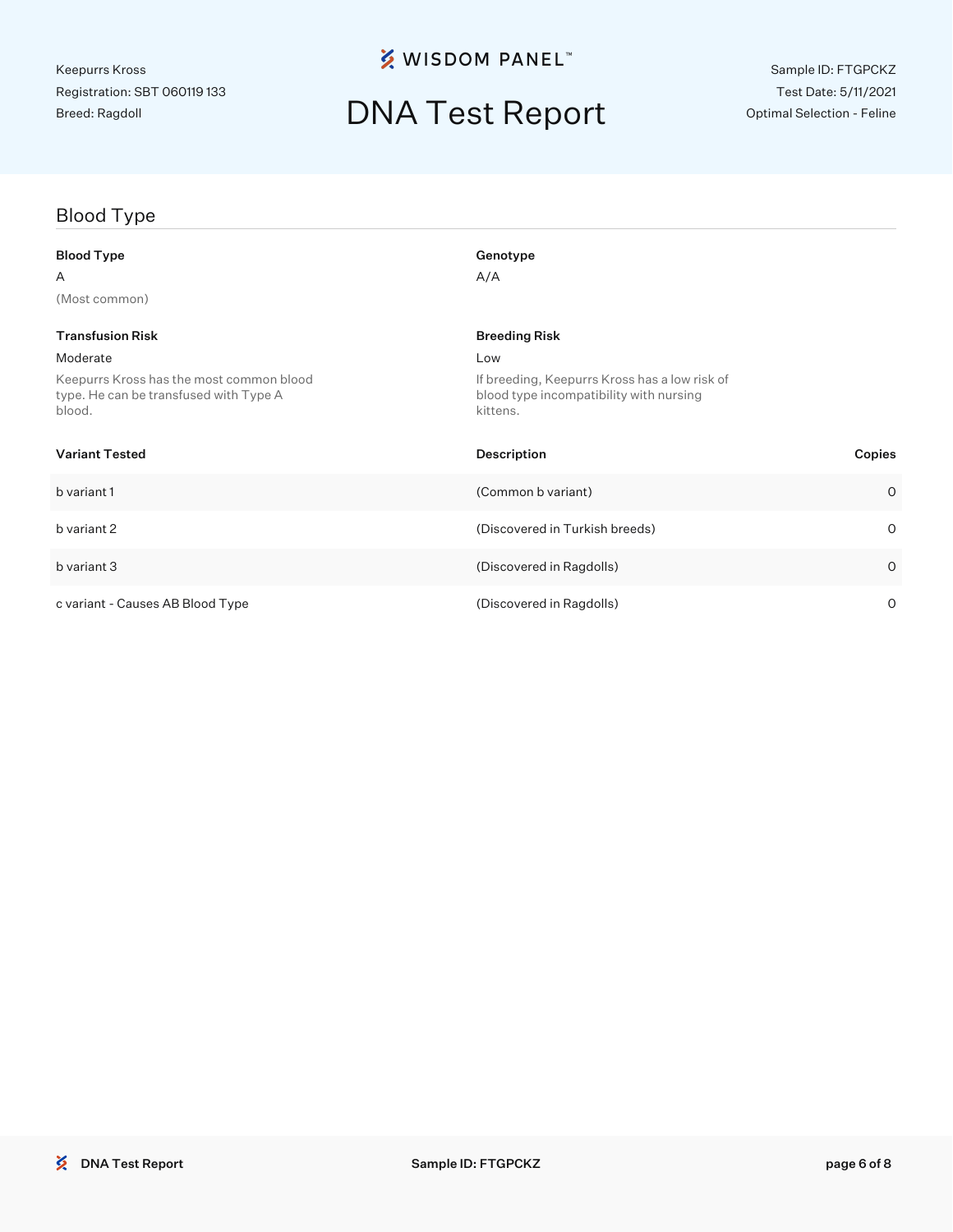### **※ WISDOM PANEL**™

# DNA Test Report

#### Coat Color

| <b>Genetic Trait</b>                                    | Gene        | Variant             | Copies         | Result                       |
|---------------------------------------------------------|-------------|---------------------|----------------|------------------------------|
| Charcoal (Discovered in the Bengal)                     | <b>ASIP</b> | $A^{Pb}$            | $\circ$        | No effect                    |
| Solid Color                                             | ASIP        | a                   | $\overline{2}$ | Solid hair likely            |
| Gloving (Discovered in the Birman)                      | KIT         | w <sup>g</sup>      | $\circ$        | No effect                    |
| Partial and Full White                                  | KIT         | W or w <sup>s</sup> | $\mathbf{1}$   | Partial or Full White likely |
| Amber (Discovered in the Norwegian<br>Forest Cat)       | MC1R        | e                   | 0              | No effect                    |
| Russet (Discovered in the Burmese)                      | MC1R        | $e^{r}$             | $\mathsf{O}$   | No effect                    |
| Dilution                                                | <b>MLPH</b> | d                   | $\overline{2}$ | Diluted coat color likely    |
| Albinism (Discovered in Oriental breeds)                | <b>TYR</b>  | $c^a$               | $\circ$        | No effect                    |
| Colorpoint (Discovered in the Burmese)                  | <b>TYR</b>  | $c^b$               | $\mathsf{O}$   | No effect                    |
| Colorpoint (Discovered in the Siamese)                  | <b>TYR</b>  | $c^s$               | $\overline{2}$ | Siamese colorpoint likely    |
| Mocha (Discovered in the Burmese)                       | <b>TYR</b>  | $c^{m}$             | $\circ$        | No effect                    |
| Chocolate                                               | <b>TYRP</b> | b                   | $\mathsf{O}$   | No effect                    |
| Cinnamon                                                | <b>TYRP</b> | $b^{\dagger}$       | $\circ$        | No effect                    |
| Coat Type                                               |             |                     |                |                              |
| <b>Genetic Trait</b>                                    | Gene        | Variant             | Copies         | Result                       |
| Long Hair (Discovered in many breeds)                   | FGF5        | M4                  | $\circ$        | No effect                    |
| Long Hair (Discovered in the Norwegian<br>Forest Cat)   | FGF5        | M <sub>2</sub>      | $\circ$        | No effect                    |
| Long Hair (Discovered in the Ragdoll and<br>Maine Coon) | FGF5        | MЗ                  | $\circ$        | No effect                    |
| Long Hair (Discovered in the Ragdoll)                   | FGF5        | M1                  | $\overline{2}$ | Long coat likely             |

Lykoi Coat (Variant 1) **HR** hr<sup>Ca</sup> 0 0 No effect

Lykoi Coat (Variant 2) **HR** hr <sup>VA</sup> 0 0 No effect